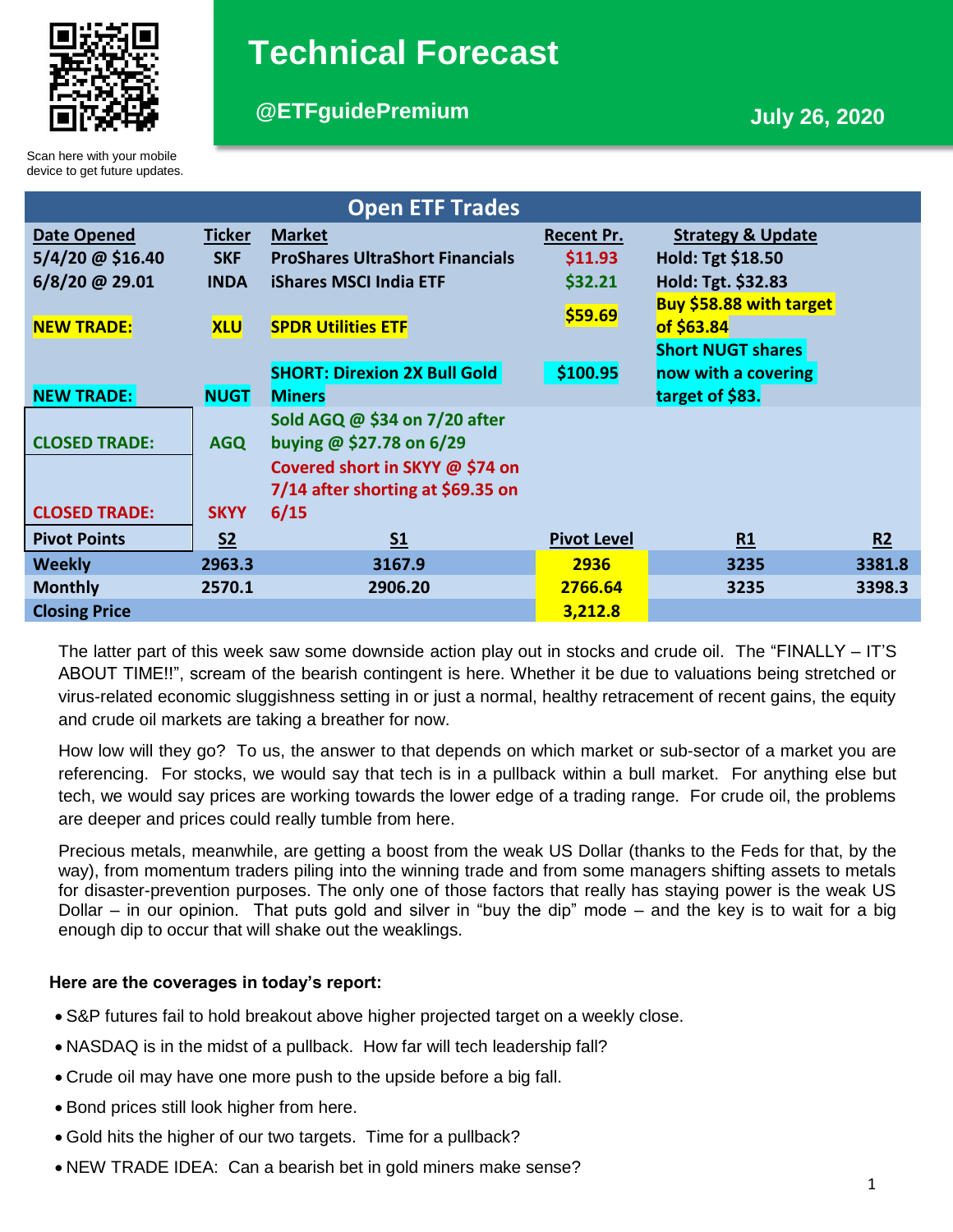### **How to Trade it:**

# **S&P peeks above projected resistance and pulls back (SPY, SPXL, SH or SPXS)**

S&P futures have started to pull back after a combination of stretched valuations and technicals along with some iffy earnings reports out of tech leadership all weighted down the equity markets. This looks to us like it is a "normal" pullback in an longer-term bull move. But, there should be some more downside action short-term.

*We would look to short S&P proxies (buy SH or SPXS or short SPY or SPXL) at 3,224.75 on the S&P futures with stops honored on a daily close above 3,239 and with a target for covering at 3,132.75. We would then look to get long of S&P proxies (buy SPY or SPXL or short SH or SPXS) on an extended drop to 2,963.25 on the S&P futures with stops honored on a close below 2,943.25 and with an upside target of 3,186.75.* 



### **NASDAQ pulls back as late-to-the-party longs get spanked (QQQ, TQQQ, PSQ, SQQQ)**

NASDAQ 100 futures have started to retreat from the highs set last week. It looks like NQ futures can pull back to one of three levels before rallying again: 10,102, 9,807 or 9,512. We would anticipate the middle support holding and be prepared to hold on unless the lower support fails. *We would buy NASDAQ proxies (buy QQQ or TQQQ or short PSQ or SQQQ) when NASDAQ futures test 9,807 with stops on a close in the futures below 9,512 and with an upside target of 11,373.25.*

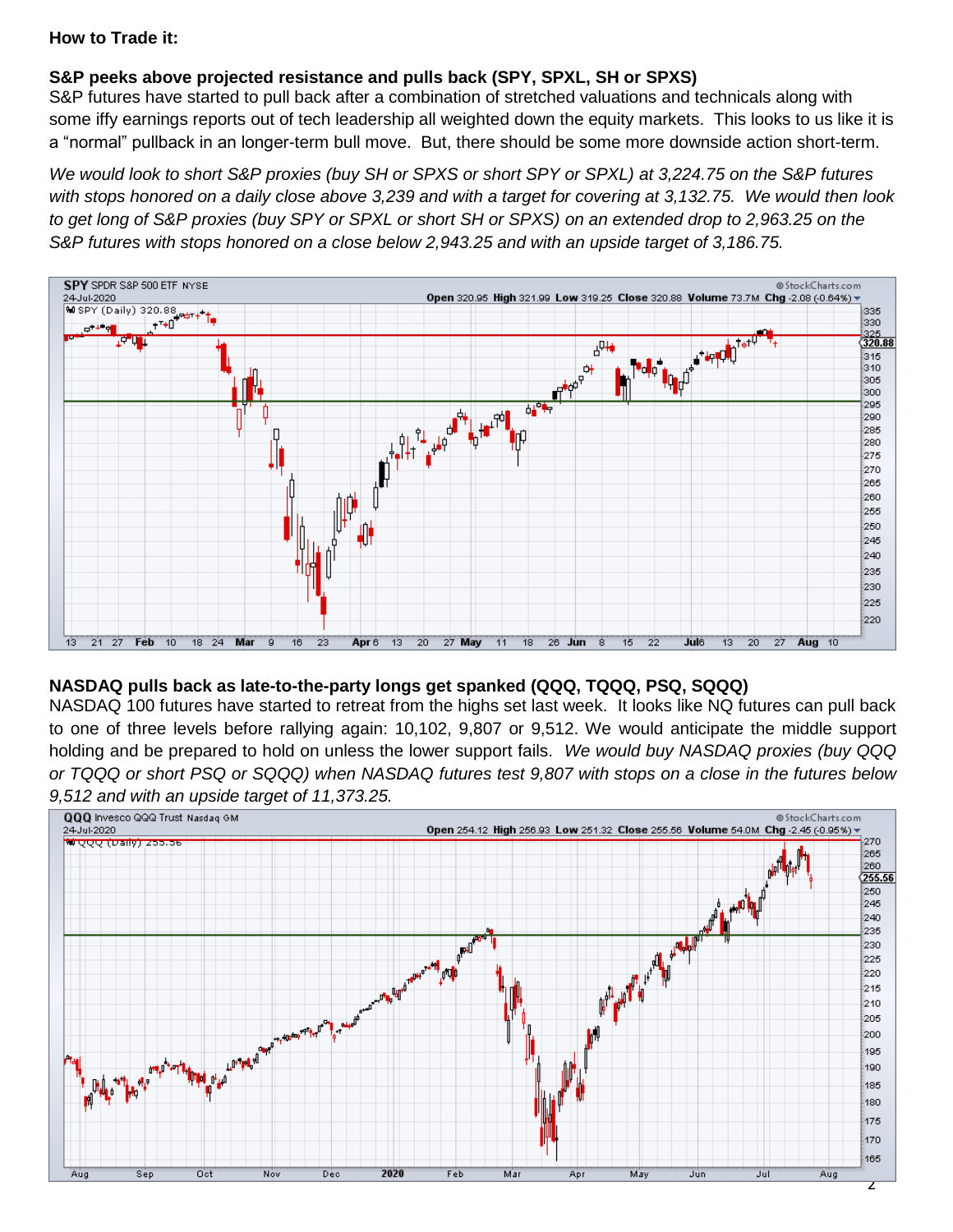## **Crude Oil may have one more upside push before collapse (XLE, OIH)**

Crude oil futures made it up through our initial entry point for shorts at \$41.30 and managed to close above the stop-loss trigger of \$41.75. That tells us crude may need to work its way up to the second entry point for shorts before really starting to tumble. That being noted, we're not brave enough to go long here in advance of the rest of the move to \$43.375.

*We would look to sell longs / get short of energy proxies (sell / short XLE or OIH) at \$43.375 on the crude oil futures with stops honored on a close above \$45 on those futures and with a target for covering shorts at \$12 on the futures.* 



### **Bond prices on the rise as money flees risk assets. (TLT for longs or TBT for shorts)**

Treasury futures (10-yr) moved higher on the week once again – being propelled initially by the Feds' open market trading activity and later in the week by money flowing out of risk assets and into safety. We may see more of both factors in the short-term.

*We would buy Treasury proxies (buy TLT or short TBT) near 139.50 on the 10-year Treasury Futures with stops on a close below 139 on those futures and with a target for selling longs (sell TLT or cover TBT shorts) when the futures hit 142.554.*

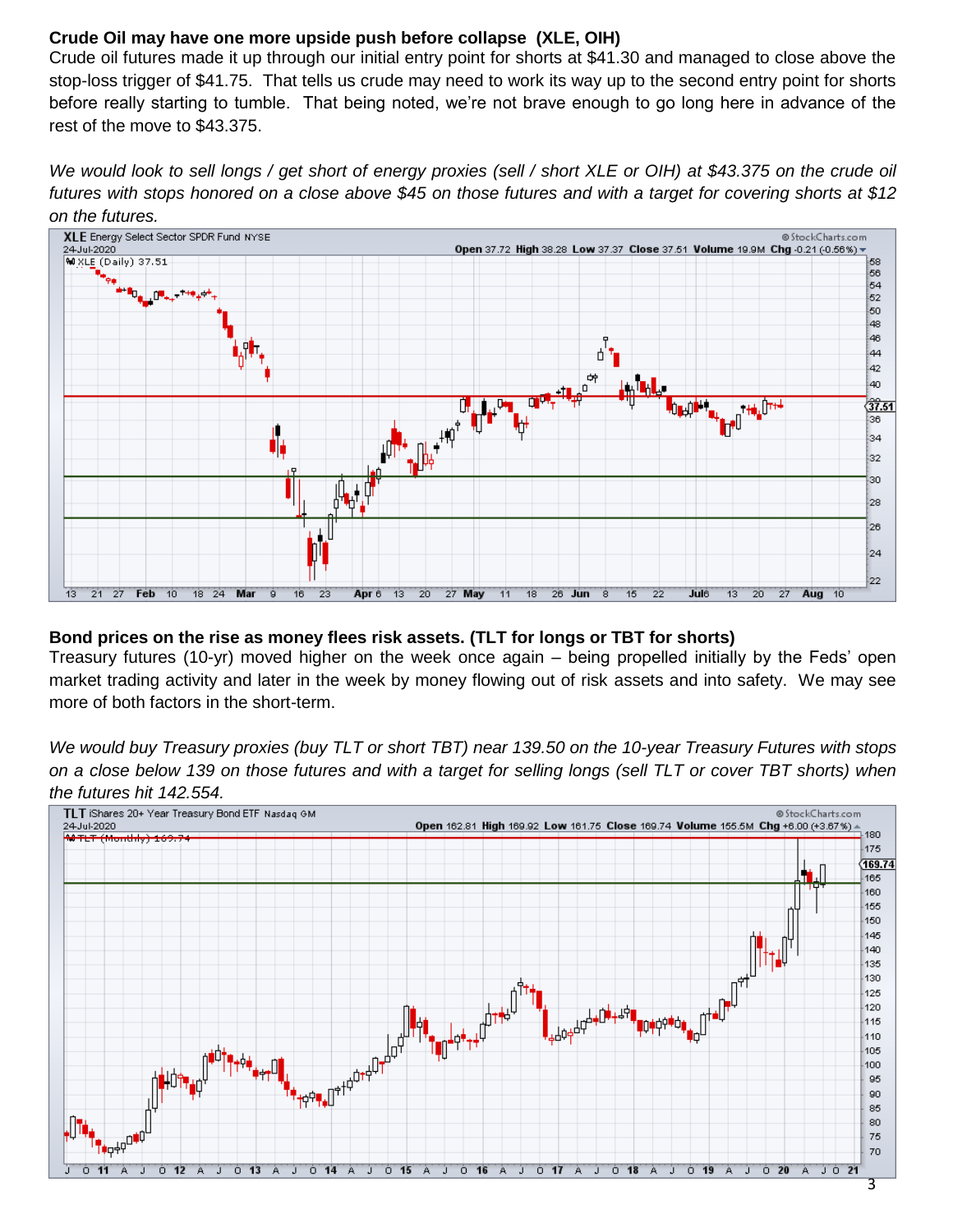**Gold hits the first of two targets – triggering profit-taking on longs (Long GLD / UGL; Short GLL / DUST)** Gold made it up to the higher of our two projected targets at 1,898.80. We expect gold to top out here / near here and pull back to one of three possible targets – 1,698, 1,567 or 1,473.

*Adventurous sorts can look to short gold proxies (buy GLL or DUST or short GLD or UGL) at current levels on the futures (just above 1,900) with stops honored on a close above 1,910 on the futures and with a downside target for covering at 1,698 on the futures. More "conservative" investors should look to get long of gold proxies (buy GLD or UGL or short GLL or DUST) at 1,698 on the gold futures with stops on any close below 1,690 and with a target of 2,000 for those futures.* 



### **NEW TRADE IDEA: When to take a bearish shot at the gold miners? (Short NUGT)**

Gold futures are stretched to the upside and are sucking lots of momentum money in on the long side in the short-term. At some point soon, however, it appears to us like things may reverse both for an oversold US Dollar / overbought euro as well as for gold and silver – at least for counter-trend moves for all involved. For the most levered way to play a move like that in gold, we would look to short the levered long gold miners ETF from Direxion – the Direxion Daily Gold Miners Index Bull 2X Shares (NUGT). *We would look to short NUGT at the open on Monday with a downside target for covering at \$83. Honor stops on the shorts on a close above \$105, though, as this thing can get away from you on the upside in a hurry.*